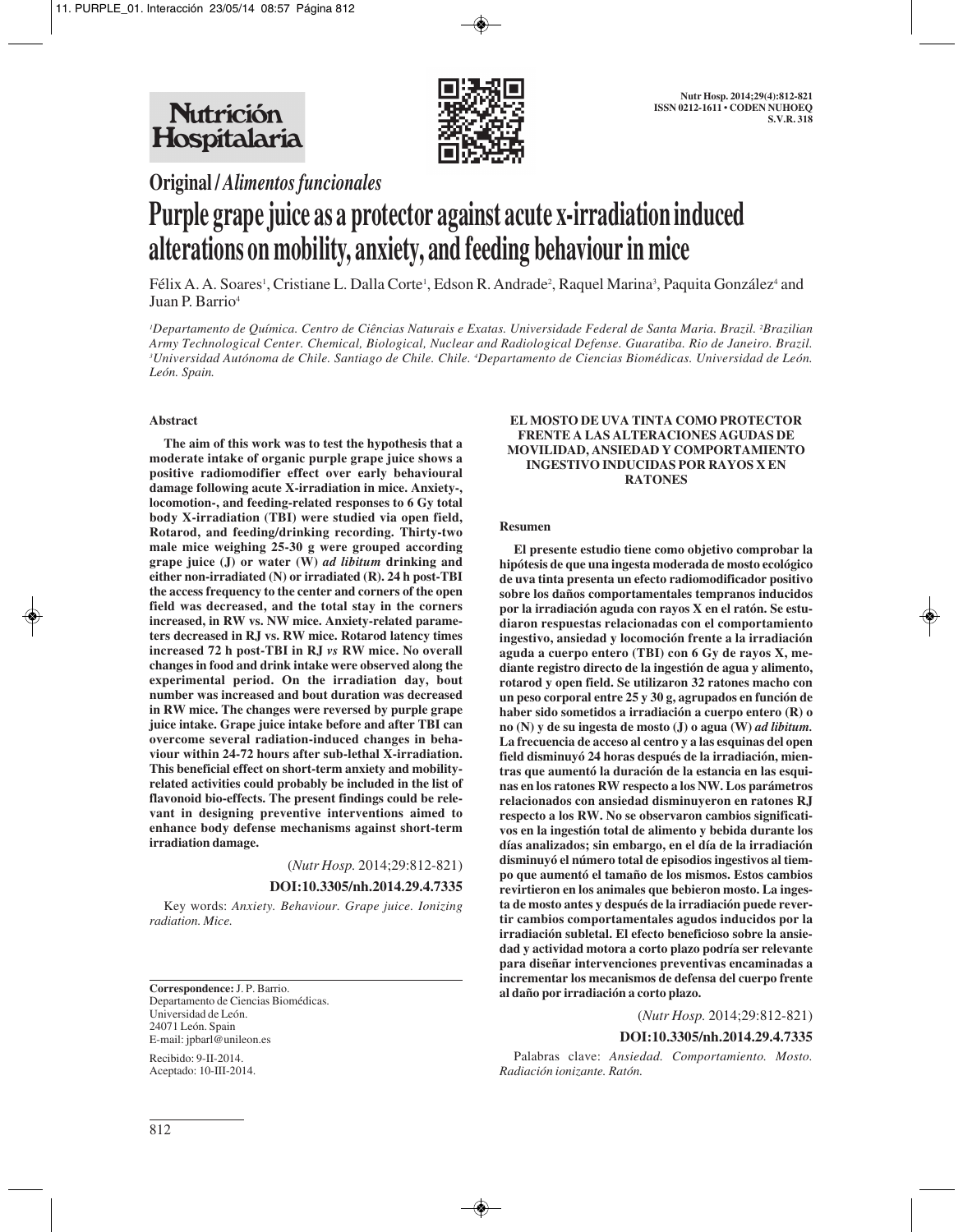## **Abbreviations**

HPLC: High pressure liquid chromatography. LD50/30: Radiation dose that is expected to kill half of the exposed population within 30 days. MDA: Malondialdehyde. NJ: Non-irradiated mice drinking purple grape juice. NW: Non-irradiated mice drinking water. RJ: X-irradiated mice drinking purple grape juice.

RW: X-irradiated mice drinking water.

TBI: Total body irradiation.

# **Introduction**

Radiation injury of the central nervous system, consisting of the brain and spinal cord, may have important clinical consequences. Studies have shown a number of quick and often transient radiation-induced changes in both rodent and human behaviour, with median effective doses for early performance decrement between 3 and 7 Gy<sup>1</sup>. Pathophysiological consequences of ionizing radiation strike might result in cell death or malfunction due to interaction with free highly reactive agents such as hydroxyl radical (OH•) and other oxygen and nitrogen reactive species, which can damage membrane lipids, proteins and nucleic acids<sup>2</sup>. Dysfunction of signal transduction pathways and decrease in hippocampal neurogenesis<sup>3</sup> have been pointed out as directly related to cognitive deficits, and stem-cell therapy is currently being tested as a new approach to overcome cognitive decline associated to cranial radiotherapy4 . On the other hand, low-dose (less than 1 Gy) ionizing radiation exposure has been shown to activate brain-based pro-inflammatory responses underlying early locomotor activity decrease in mice<sup>5</sup>.

Epidemiological investigations have proved that an adequate intake of fruit and vegetables is helpful in maintaining health and preventing the development of chronic degenerative diseases due the presence of polyphenolbased substances<sup>6,7</sup>. Among these commonly consumed foods, grapes and their processed products –including wine and juices– are a rich source of phenolic compounds with significant biological activities. Animal model studies clearly suggest the ability of grape polyphenols, including the stilbene resveratrol, to improve neuronal damages related to pro-oxidant conditions<sup>8</sup>, inhibiting amyloid-beta aggregation directly related to Alzheimer's disease development<sup>9</sup> and exerting neuroprotective effects by modulating mitochondrial dysfunctions and cell death during cerebral ischemia<sup>10</sup>.

Recent studies have investigated the functional properties of grape products regarding radiation damage mitigation $11,12$ . The possible radiomodifying effect of grape products is based on epidemiological and experimental points of evidence about the antioxidant activity of polyphenols<sup>12-14</sup>.

While high-dose radiation behavioural effects have been extensively studied in the past<sup>15</sup>, there are few

indications of short-term overall behavioural modifications induced by acute ionizing radiation<sup>1</sup>. It is since long been known that food and water intake are depressed by ionizing radiation, and these short-term alterations can be attributed to intestinal damage induced by radiation. Indeed, the small intestine represents one of the major limiting tissues in radiotherapy because of its high sensitivity to radiation<sup>16</sup>. However, it is also conceivable that behavioural alterations in mobility can lead to food/water intake reductions, and it has been reported that aggressive behaviour and locomotion were significantly decreased in mice under 10 Gy X-irradiation<sup>17</sup>. In this research we have tested the hypothesis that a moderate intake of grape juice shows a positive radiomodifier effect over early behavioural damage following acute X-irradiation in mice. We have studied anxiety-, locomotion-, and feedingrelated responses of mice to a single sublethal total body X-irradiation (TBI) and its modification due to the intake of grape juice.

## **Materials and methods**

## *Grape juice*

Ecologically-produced (organic) purple grape juice was obtained from Econatura Produtos Ecológicos e Naturais LTDA in the city of Garibaldi, in the main grape-growing region of the state of Rio Grande do Sul, Brazil. Grapes were cultivated in 2007 and grape juice was prepared from the same crop. The concentration (mg/L) of phenolic compounds in grape juice was previously determined by high pressure liquid chromatography (HPLC) as follows: Resveratrol  $3.95 \pm$ 0.01, Quercetin  $8.95 \pm 0.09$ , Rutin  $3.75 \pm 0.03$ , Gallic acid  $81.07 \pm 2.03$ , Caffeic acid  $30.28 \pm 2.00^{13}$ .

## *Animals*

This study used thirty-two male Swiss ICR/CD1 mice weighing 25-30 g (Harlan, Barcelona, Spain), housed in groups of 4 in polycarbonate cages (425×265×150 mm) with stainless steel lids. Environmental conditions were controlled (12-hour photophase from 8:00 am, 800 lux average photophase illumination, 40% relative humidity,  $20 \pm 2$  °C). Animal handling was conducted at the animal facility of University of León, approved according to Spanish law.

# *Experimental procedure*

According drinking solution treatment (diluted grape juice – J, or water – W) and irradiation (non-irra $diated - N$ , or irradiated  $- R$ ), animals were divided in four groups (NW, NJ, RW, and RJ). After one week adaptation, mice were allowed to drink grape juice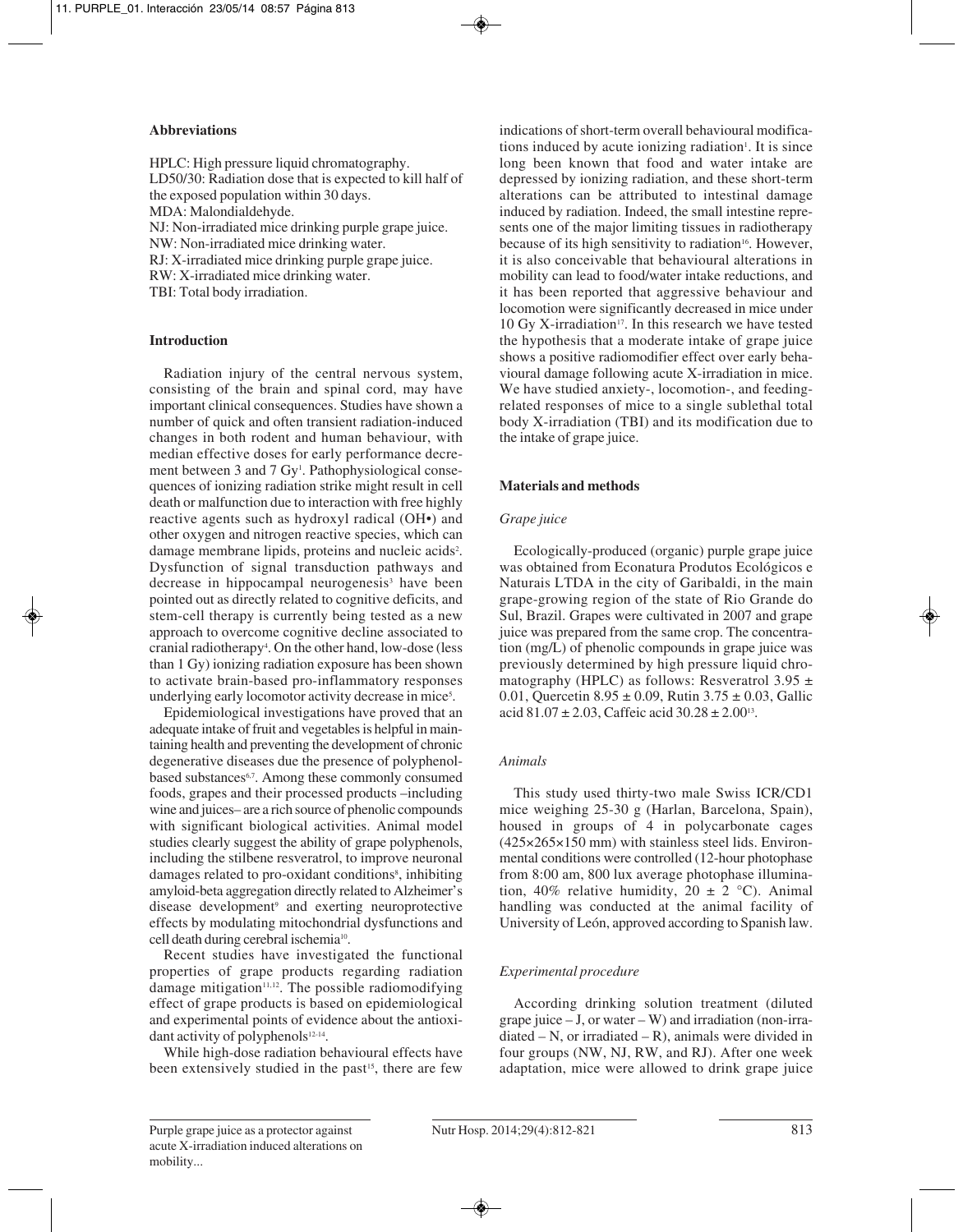(diluted 1:3 with water, referred to as 'grape juice' unless otherwise stated) or water, depending on their assigned group, along seven days of treatment. The rationale behind using diluted grape juice in NJ and RJ animals was to provide enough water intake, since previous trials showed decreased voluntary intake of whole purple grape juice<sup>18</sup>. After seven days of grape juice/water drinking, mice underwent a single dose of X-irradiation and behavioural parameters were monitored by 3 more days (under its respective treatment). The experimental protocol was approved by the University of León Ethical Committee, and adhered to the European Community Guiding Principles for the Care and Use of Animals.

## *Irradiation procedure*

In order to avoid undesirable behavioural sideeffects of different anesthetizing agents $14,19$  we used non-anesthetized animals in the present study. Four mice were placed on a circular Plexiglas cage 20 cm in diameter immediately before the irradiation process. To avoid jumping out, the container was covered with perforated transparent film. Animals were irradiated at a time and exposed to a single dose of 6 Gy TBI from an X-ray machine (200 kV) MAXISHOT 200 (YXLON, Copenhagen, Denmark), at a radiation dose rate of 0.40 Gy/min, with a source-skin distance of 50 cm. The radiation dose was chosen as sublethal following the reported estimated LD50,30 value of 9.0 Gy for mice, irrespective of strand, sex or age $20$ . The actual irradiation process started about 12:00 pm. Nonirradiated animals were exposed to the same handling procedures, but the machine was not active for them. According Spanish legislation, irradiation procedures were performed by qualified technical staff.

# *Feeding behaviour*

All animals were given *ad libitum* standard rodent chow (Panlab, Barcelona, Spain) and drinking fluid (tap water for groups NW and RW, grape juice for groups NJ and RJ). Each mice cage lid included provision to fit one feeder and one drinking bottle hanging from its respective sensors in a Drinking/Feeding Monitor system (TSE Systems GmbH, Bad Homburg, Germany). Feeding distance from the sawdust bedding surface was 9 cm. Feeding behaviour was daily computer-recorded for three days before TBI (the last of which was the actual irradiation day) and the three days next to TBI, providing daily fresh food and fluid to every cage. On the irradiation day, the lid containing the sensors was replaced with a standard one and the cages were then immediately moved to the irradiation facility with no animal handling. No food and fluid were provided during the whole irradiation procedure, which lasted less than 30 minutes per cage. Daily food and fluid intake parameters (Number of bouts, Intake size, Intake duration, Bout size, and Bout duration) were obtained. Spillage control was performed during the adaptation period, obtaining an average of 0.2 g spilled food/cage/day, so that no corrections to Intake size in the computer recordings were considered.

# *Open field*

Open field tests were performed based on previous work<sup>21</sup>. Four square adjacent open field spaces were set up with white floor and walls, each 60 cm width and 40 cm height, illuminated from above with about 150 Lux cold light (4100 K) fluorescent bulbs. Animals were individually placed at the center of each open field space and a video camera (512×512 pixels) was set up 2 m high to record the trials. All four open field spaces were tracked simultaneously using Noldus Ethovision 3.0 (Noldus Information Technology, Wageningen, The Netherlands). Animal activity (5 min) was recorded at 12:00 am the day prior to TBI as well as each of the three days following TBI. Four square corner zones 15 cm wide were defined on each open field, leaving a center square zone 30 cm wide, and four wall zones. The zones were later grouped into center, corners, and walls for analytic purposes. The behavioural parameters studied were *Frequency* of entering each zone (the number of times the mouse entered a given zone of the open field arena), *Total duration* of the stay (total time spent by the animal inside corners, walls or the center of the open field arena, in seconds), *Latency* to the first occurrence in each zone (time elapsed until the mouse first entered any zone, in seconds), and *Distance* moved (overall distance travelled by the mouse in each zone during the 5-min open field test, in cm).

# *Rotarod test*

Motor coordination was evaluated using the Rotarod apparatus (TSE Systems GmbH, Bad Homburg, Germany), consisting of a rotating rod 30 cm long and 3 cm in diameter divided into five compartments by discs 24 cm in diameter. The rod rotational speed was set at 10 rpm. Animals were given a training session before the first trial in order to acclimate them to the Rotarod apparatus. Latency to first fall from the rod and number of falls were noted. The cut-off time was  $120 s.$ 

# *Lipid peroxidation (TBARS assay)*

TBARS levels (µmol of MDA/mg of protein) were measured at 532 nm<sup>22</sup>. Protein contents were determined following standard procedures<sup>23</sup>.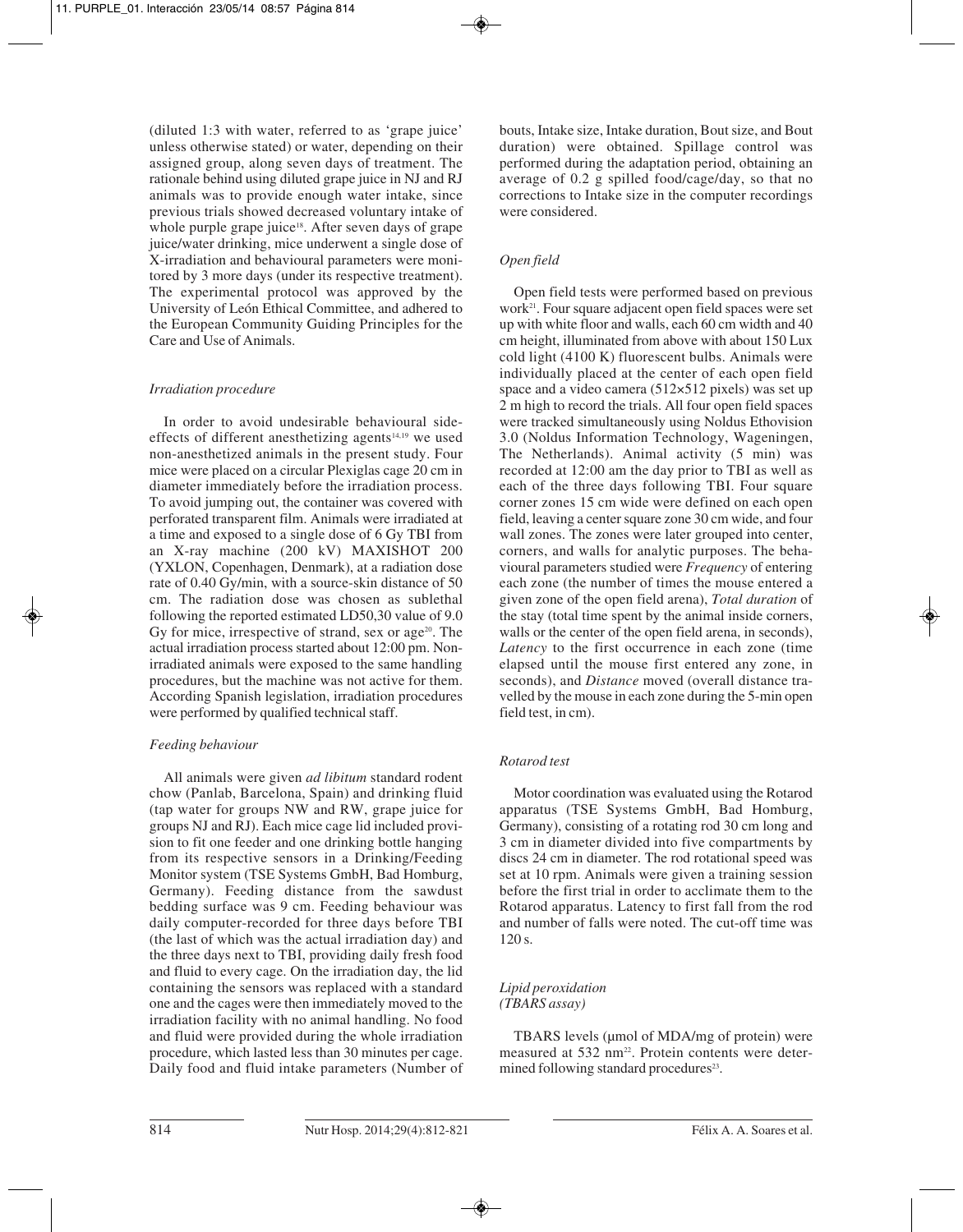## *Statistical analysis*

Lipid peroxidation data were analyzed using twoway ANOVA. Since behavioural data were recorded from the same individuals over a number of days, the statistical analysis procedure used was repeatedmeasures ANOVA. The experimental design used in this work involved testing two fixed factors Treatment (water and grape juice) and Radiation (X-irradiation and sham-irradiation) and one within-subjects factor (Day) for each behavioural variable studied. An additional third fixed factor Zone was also included in open field analysis. In feeding behaviour analysis, two within-subjects (repeated measures) factors were considered: Timing (before and after irradiation), and Day (1 to 3 within Timing). The Newman-Keuls test was used for *post-hoc* group comparisons using Statistica v8.0 (Statsoft Inc., Tulsa OK, USA). Results were considered statistically significant at  $p < 0.05$ .

## **Results**

## *Organ weights and lipid peroxidation status*

Both body weight and brain weight were unaffected at the end of the experiment irrespective of grape juice or water treatment and radiation (for groups NW, NJ, RW, and RJ, respectively, body weight (g) was  $34.5 \pm$  $0.7, 34.2 \pm 0.9, 34.0 \pm 1.1,$  and  $33.0 \pm 1.1$ ; brain weight (g) was  $0.45 \pm 0.1$ ,  $0.48 \pm 0.1$ ,  $0.47 \pm 0.1$ , and  $0.49 \pm 0.1$ 0.2). A significant interaction was found between Radiation and Treatment factors in brain lipid peroxidation  $[F(1, 28) = 4,865, p = 0.035]$ , expressed as an increase in RW mice (NW  $3.92 \pm 0.71$ ; RW  $6.27 \pm$  $0.61$ ; NJ  $4.29 \pm 0.68$ ; RJ  $4.03 \pm 0.49$  umol MDA/mg prot). This effect was prevented in RJ mice.

## *Open field*

The data on behavioural parameters Frequency of access, Total duration, Latency to the first occurrence, and Distance moved obtained for the different zones defined in the Ethovision software (center, corners, and walls) on the day previous to TBI and the three days following TBI for X-irradiated and sham-irradiated animals are presented in table I. The analysis of Frequency of access yielded significant effects for factors Treatment  $[F(1, 74) = 4.036, p = 0.048]$ , Radiation  $[F(1, 74) = 4.507, p = 0.037]$ , Zone  $[F(2, 74) =$ 136.56,  $p = 0.000$ , and Day  $[F(3, 222) = 2.765, p =$ 0.042], as well as interactions Day\*Treatment [*F*(3, 222) = 7.753,  $p = 0.000$ , and Day\*Radiation [ $F(3, 1)$ ]  $222$ ) = 3.184,  $p = 0.024$ . The analysis of Total duration in each zone provided significant effects for factor Zone  $[F(2, 72) = 2242, 81, p = 0.000]$  and interactions Day\*Zone  $[F(6, 216) = 2.426, p = 0.027]$  and Day\*Treatment\*Zone  $[F(6, 216) = 3.569, p = 0.002]$ . The analysis of Latency to first occurrence revealed significant effects for factor Zone  $[F(2, 50) = 50.267, p$  $= 0.000$ ] and interactions Day\*Treatment [ $F(3, 150) =$ 7.093, *p* = 0.000], Day\*Radiation [*F*(3, 150) = 5.159, *p*  $= 0.002$ ], and Day\*Radiation\*Zone [ $F(6, 150) = 2.807$ ,  $p = 0.013$ . The analysis of the Distance moved resulted in significant effects for factor Zone  $[F(2, 50) =$ 74.141,  $p = 0.000$ ] and interaction Day\*Treatment  $[F(3, 150) = 3.480, p = 0.017]$ . *Post hoc* analysis revealed significant group differences that can be summarized as follows. Frequency of access was decreased in corners and walls as a result of TBI in WR mice, and it decreased in the walls in JR mice. The duration of the stay in the corners was increased in WR mice but it was decreased in the walls, indicative of a redistribution of time with a preference by the corners. The distance moved along the walls was also significantly decreased by X-irradiation in WR mice.

| <b>Table I</b><br>Open field parameters in non-irradiated and irradiated animals |      |         |                     |                    |                  |                     |  |  |  |  |
|----------------------------------------------------------------------------------|------|---------|---------------------|--------------------|------------------|---------------------|--|--|--|--|
| <i>Treatment</i>                                                                 | Rad. | Zone    | Frequency of access | Total duration (s) | Latency $(s)$    | Distance moved (cm) |  |  |  |  |
| W                                                                                | N    | center  | $8.3 \pm 3.5$       | $8.5 \pm 14.6$     | $140.0 \pm 23.0$ | $189.8 \pm 179.4$   |  |  |  |  |
| W                                                                                | N    | corners | $44.6 \pm 3.5$      | $261.0 \pm 8.9$    | $8.2 \pm 14.1$   | $1344.2 \pm 109.9$  |  |  |  |  |
| W                                                                                | N    | walls   | $45.5 \pm 3.5$      | $78.2 \pm 8.9$     | $27.8 \pm 14.1$  | $1060.5 \pm 109.9$  |  |  |  |  |
| W                                                                                | R    | center  | $4.3 \pm 3.5$       | $9.7 \pm 12.7$     | $168.3 \pm 19.9$ | $149.7 \pm 155.4$   |  |  |  |  |
| W                                                                                | R    | corners | $31.2 \pm 3.5^*$    | $298.4 \pm 8.9^*$  | $1.6 \pm 14.1$   | $1142.0 \pm 109.9$  |  |  |  |  |
| W                                                                                | R    | walls   | $30.6 \pm 3.5^*$    | $51.1 \pm 8.9*$    | $43.3 \pm 14.1$  | $759.4 \pm 109.9^*$ |  |  |  |  |
| J                                                                                | N    | center  | $5.3 \pm 3.5$       | $9.1 \pm 11.3$     | $113.1 \pm 17.8$ | $154.2 \pm 139.0$   |  |  |  |  |
| J                                                                                | N    | corners | $36.5 \pm 3.5$      | $281.9 \pm 8.9$    | $3.5 \pm 14.1$   | $1236.9 \pm 109.9$  |  |  |  |  |
| J                                                                                | N    | walls   | $41.1 \pm 3.5$      | $69.8 \pm 8.9$     | $22.8 \pm 14.1$  | $1027.0 \pm 109.9$  |  |  |  |  |
| J                                                                                | R    | center  | $4.2 \pm 3.5$       | $9.0 \pm 25.3$     | $179.3 \pm 39.9$ | $176.3 \pm 310.8$   |  |  |  |  |
| J                                                                                | R    | corners | $34.3 \pm 3.5$      | $297.5 \pm 8.9$    | $0.4 \pm 14.1$   | $1202.1 \pm 109.9$  |  |  |  |  |
|                                                                                  | R    | walls   | $28.8 \pm 3.5^*$    | $51.3 \pm 11.3$    | $40.0 \pm 17.8$  | $763.8 \pm 139.0$   |  |  |  |  |

N: non-irradiated. R: irradiated. W: water. J: grape juice. Unweighted repeated-measures ANOVA means ± SEM of daily 5 minutes tests conducted over 4 days.  $n = 8$  per group. \*p < 0.05 from the respective N group.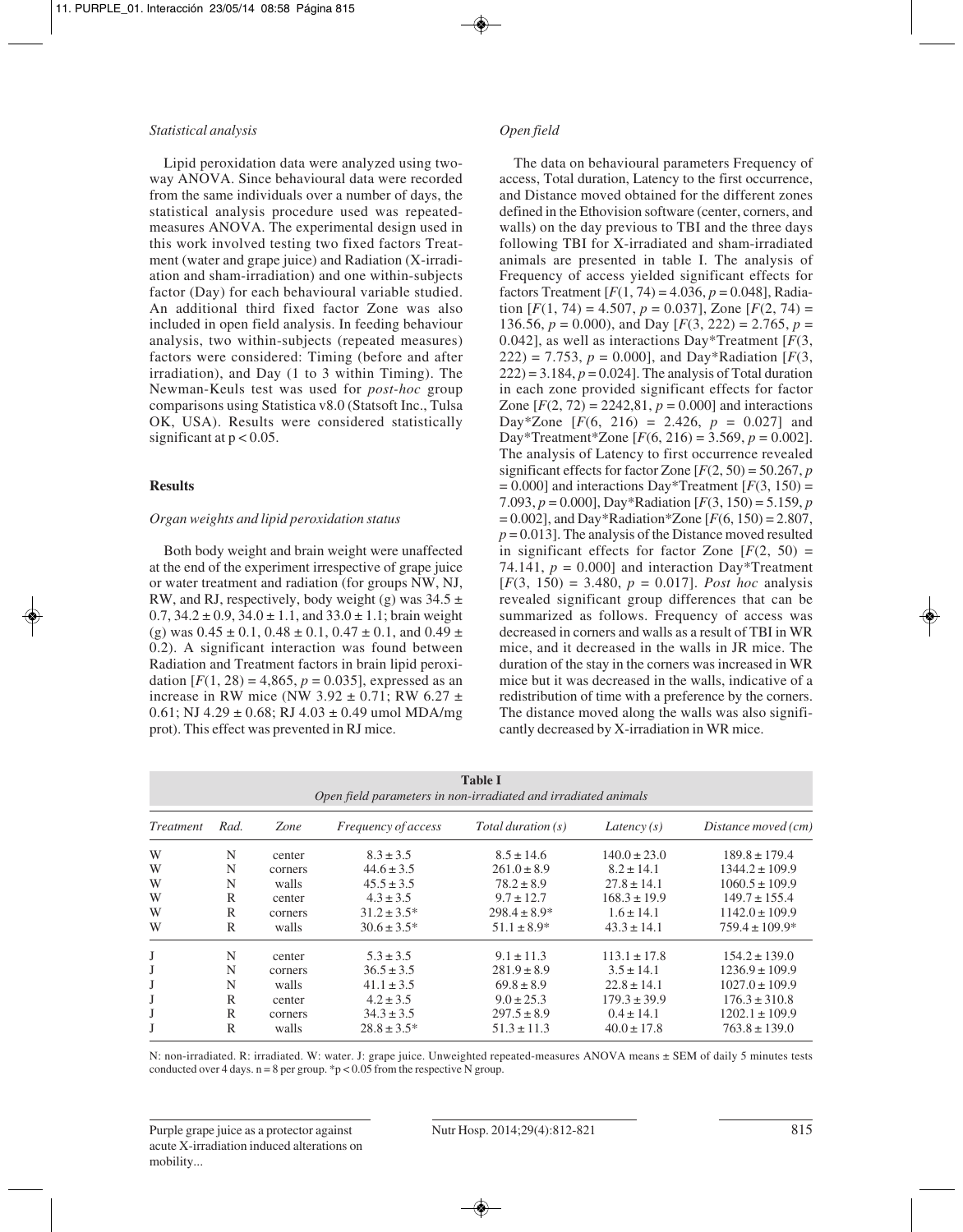In order to understand the contribution of the different days on the above mentioned differences in irradiated animals, as well as to ascertain the effects of grape juice intake, figure 1 shows the observed changes in open field parameters, arranged to compare the animal scores on the 24 h previous to TBI (the first exposure to the open field arena) with those of the 24, 48, and 72 h following TBI.



*Fig. 1.—Frequency of access (A), Total duration of the stay (B), Latency to first entry (C), and Distance moved (D) in the center (ce), corners (co), and walls (wa) of the open field arena by mice drinking water (W) or grape juice (J) 24 h before and 24, 48, and 72 h after total body irradiation. Mean values for 8 animals ± SEM. \*p < 0.05 relative to water-drinking mice values. #p<0.05 relative to -24 h values.*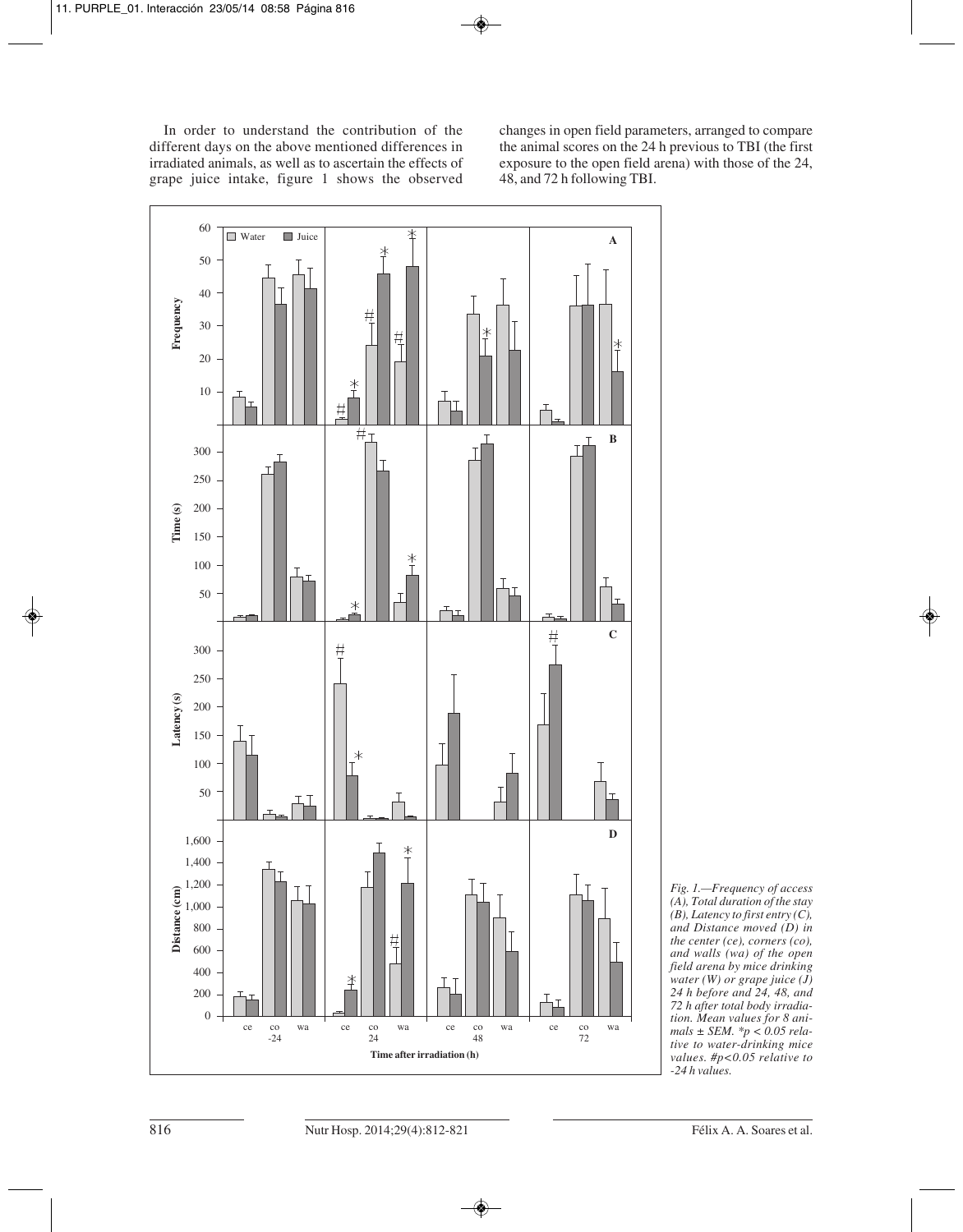Results from figure 1A show a TBI-induced significant decrease in the frequency of access to all zones in the open field arena in water-drinking mice at 24h postirradiation, but the values were not significantly different afterwards. The frequency of each animal accessing all zones increased 24h post-irradiation in RJ compared with RW mice. It can also be observed that the frequency of entry into corners at 48 h and walls at 72 h was significantly decreased in RJ animals. There were no changes induced by X-irradiation in the duration of the stay in each zone at 48 and 72 h after TBI, but the time spent at the corners was higher 24h post-TBI in RW mice (fig. 1B). The duration of the stay in the center and walls was also significantly higher in RJ compared to RW mice on the first day post-TBI. There was a big increase in the latency to first enter the center in water-drinking mice at 24 h post-TBI, without differences at 48 and 72 h. The latency to access the center zone was significantly lowered at 24 hours postirradiation in RJ compared to RW mice (fig. 1C). The distance moved by RW mice along the walls was significantly decreased 24 h after TBI. The total distance moved was significantly increased in center and walls 24 hours after TBI in RJ compared to RW mice (fig. 1D). This effect was not noticeable on the 2nd and 3rd days after irradiation.

The increase of both time spent in the center zone of the open field and the ratio center/total locomotion, as well as the decrease in the latency to entering the center zone, are considered as indications of anxiolysis<sup>24</sup>. With the aim of further exploring anxiety, data from non-radiated (-24 h) animals and radiated mice at 24 h post-TBI were analyzed by repeated measures ANOVA considering Treatment as main factor and two levels of within-factor Day. Table II summarizes data on anxiety-related open field parameters (Total duration in the center zone, Latency to first entering the center, and ratio Center/Total distance moved) obtained the day prior and the day immediately next to TBI. No significant main effects or interactions were found involving Treatment or Day when analyzing parameters Total duration in the center and Latency to first entry in the center. The analysis of the Center/Total distance ratio revealed significant interaction Treatment\*Day  $[F(1, 30) = 5.2104, p = 0.0297]$ . However, *post hoc* tests revealed decreased total duration in the center, increased latency and decreased center/total distance ratio in WR mice at 24 h post-TBI, and reversed effects in JR mice, which suggest a significant decrease in anxiety markers early after TBI as a result of the animals drinking grape juice.

## *Rotarod*

The analysis of the time (latency) mice were able to stand against 10 rpm rotation in the Rotarod apparatus yielded no significant effects for factors Treatment  $[F(1, 28) = 0.895, p = 0.352]$  and Radiation  $[F(1, 28) =$ 1.403,  $p = 0.246$ . However, there was a significant effect of the repeated-measures factor Day  $[F(3, 84) =$ 4.617,  $p = 0.004$ ], indicative of different mobility responses depending of the day after irradiation. A high inter-individual variability precluded finding significant differences in latency at -24, 24 and 48 h post-irradiation, but *post-hoc* group analysis showed that JR animals were able to maintain balance significantly longer  $(p = 0.026)$  than WR animals at 72 h postirradiation (fig. 2). Grape juice intake thus prevented the decrease in motor coordination on the  $3<sup>rd</sup>$  day after TBI.

#### *Feeding behaviour*

The data for feeding behaviour parameters are presented in figure 3. Preliminary repeated-measures analysis using three levels each for within-subjects factor Timing revealed no significant main effects or interactions for fixed factors Radiation and Treatment. However, when including a second within-subjects factor Day, significant differences emerged from the data set. Analyzing food intake, significant effects were found for interactions Timing\*Day in Number of bouts  $[F(2, 8) = 11.309, p = 0.004]$ , Timing\*Day\* Group in Number of bouts  $[F(6, 8) = 6.447, p = 0.009]$ , Timing\*Day\*Group in Intake duration  $[F(6, 8) =$ 5.788,  $p = 0.013$ ], factor Timing in Bout duration  $[F(1,$ 4) = 18.003,  $p = 0.013$ ], interaction Timing\*Day\* Group in Bout duration  $[F(6, 8) = 4.583, p = 0.026]$ . For fluid intake analysis, significant effects were found for factor Day in Number of bouts  $[F(2, 8) = 13.635, p]$ 

| <b>Table II</b><br>Anxiety-related open field parameters |                            |                                    |                                               |                                |  |  |  |  |
|----------------------------------------------------------|----------------------------|------------------------------------|-----------------------------------------------|--------------------------------|--|--|--|--|
| <i>Treatment</i>                                         | Time after irradiation (h) | Total duration in the center $(s)$ | Latency to first entry<br>in the center $(s)$ | Center/Total distance<br>ratio |  |  |  |  |
| W                                                        | -24                        | $8.49 \pm 1.51$                    | $140.0 \pm 25.0$                              | $7.32 \pm 0.51$                |  |  |  |  |
| W                                                        | 24                         | $1.97 \pm 0.63$ #                  | $241.2 \pm 44.0#$                             | $2.26 \pm 0.22$ #              |  |  |  |  |
|                                                          | $-24$                      | $9.11 \pm 2.83$                    | $113.1 \pm 35.6$                              | $6.38 \pm 0.49$                |  |  |  |  |
|                                                          | 24                         | $12.17 \pm 2.30*$                  | $75.6 \pm 26.0^*$                             | $8.03 \pm 0.45^*$              |  |  |  |  |

Mean values  $\pm$  SEM obtained 24 h before (-24) and 24 hours after total body X-irradiation in mice drinking water (W) or grape juice (J). n = 8 per group. \*p < 0.05 from the respective W group.  $\#p$  < 0.05 from the non-irradiated (-24 h) group.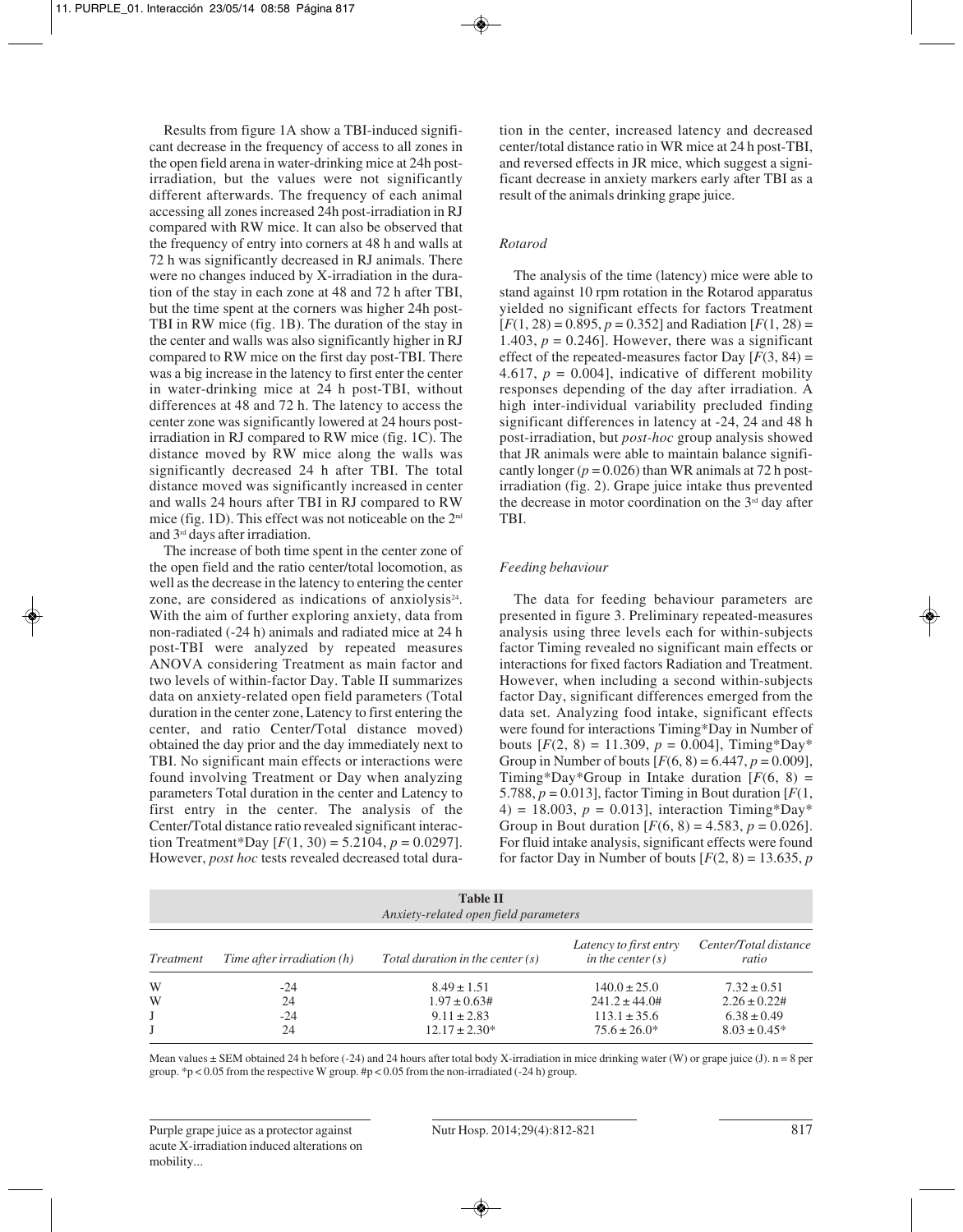

*Fig. 2.—Latency to fall from the Rotarod (in seconds) depicted across -24, 24, 48 and 72 h post-irradiation by mice drinking water (W) or grape juice (J). Mean values for 8 animals ± SEM. \*p < 0.05 relative to water-drinking mice values. #p < 0.05 relative to -24 h values.*

 $= 0.002$ ], interaction Day\*Group in Number of bouts  $[F(6, 8) = 12.620, p = 0.001]$ , factor Timing in Intake size  $[F(1, 4) = 74.004, p = 0.001]$ , factor Timing in Bout size  $[F(1, 4) = 35.115, p = 0.004]$ , interaction Day\*Group in Bout size  $[F(6, 8) = 8.954, p = 0.003]$ , and interaction Timing\*Day\*Group in Bout size [*F*(6, 8) = 7.927, *p* = 0.005]. *Post hoc* group analysis revealed a decrease in Number of bouts and Intake duration, as well as an increase in Bout size, for both food and fluid intake during the day X-irradiation took place. These changes only appeared in RW mice.

The above results can be interpreted as follows. There was no overall effect of Treatment and Radiation on food and fluid intake parameters considering data obtained before and after irradiation. RW mice yielded a smaller number of both food and fluid intake bouts in the X-irradiation day, but the amount of food/fluid ingested per bout (Bout size) was higher, so that the daily food/fluid intake remained similar to the other days, either pre- or post-irradiation. It can also be shown from figure 3 that fluid daily intake duration was lower in the X-irradiation day for RW mice but, since the number of bouts was also decreased, Bout duration was not significantly altered by X-irradiation. The same trend appears for food Intake duration, but this parameter strongly increases in the day following X-irradiation, keeping food bout duration higher during the post-irradiation period. These changes in feeding behaviour parameters induced by TBI were reversed by grape juice supplementation, so that number of bouts, bout size and food/fluid intake remained within baseline values in RJ animals.

## **Discussion**

Acute exposure to ionizing radiation has since long been demonstrated to elicit important changes in behaviour, both military and clinically relevant<sup>1</sup>. There

is a widely acknowledged potential for ionizing radiation to induce significant cognitive effects in adults and children undergoing radiotherapy<sup>25</sup>, and most studies have been focused on long-term cognitive deficits, especially hippocampal damage-related effects. Work on short-term behavioural effects of ionizing radiation, either cranially or total body-administered, has also been conducted, especially on learning and memory, but also on motor performance (see Obenaus<sup>26</sup> for a review). Since previous studies by our team have shown a positive radiomodifying effect of grape juice on hematological parameters<sup>18</sup> and liver<sup>13</sup> and heart<sup>12</sup> oxidative damage in rats, the hypothesis tested in the present work has been that antioxidant-rich grape juice intake can prevent acute sublethal TBI-induced effects in mouse behaviour. Measurements were made on anxiety, locomotion, sensorimotor coordination, and feeding behaviour-related parameters using open field and Rotarod observations and feeding/drinking sensor readings. The results of the present study are suggestive that daily intake of grape juice for 7 days before and 3 days after TBI in mice is able to modify the irradiation-induced anxiety status, as well as the decrease in motor coordination at 72 h post-TBI. Grape juice intake also impairs the increase in brain lipid peroxidation three days after sublethal X-irradiation. This decrease in lipid peroxidation in the brain (as a consequence of the antioxidant effect of grape juice) has also been observed in the cerebral cortex of rats supplemented with 'green juice' (prepared with orange, apple, lettuce, cabbage, and cucumber) and orange juice<sup>27</sup>.

Anxiety can be evaluated in the open field test by measuring the ratio of the distance traveled in the center to the total distance moved<sup>24</sup>. Classical behavioural parameters in the open field test can not only reflect anxiety but also locomotor and exploratory behavior<sup>28</sup>, so that to get a quick look at immediate overall behavioural effects induced by radiation, the open field study was completed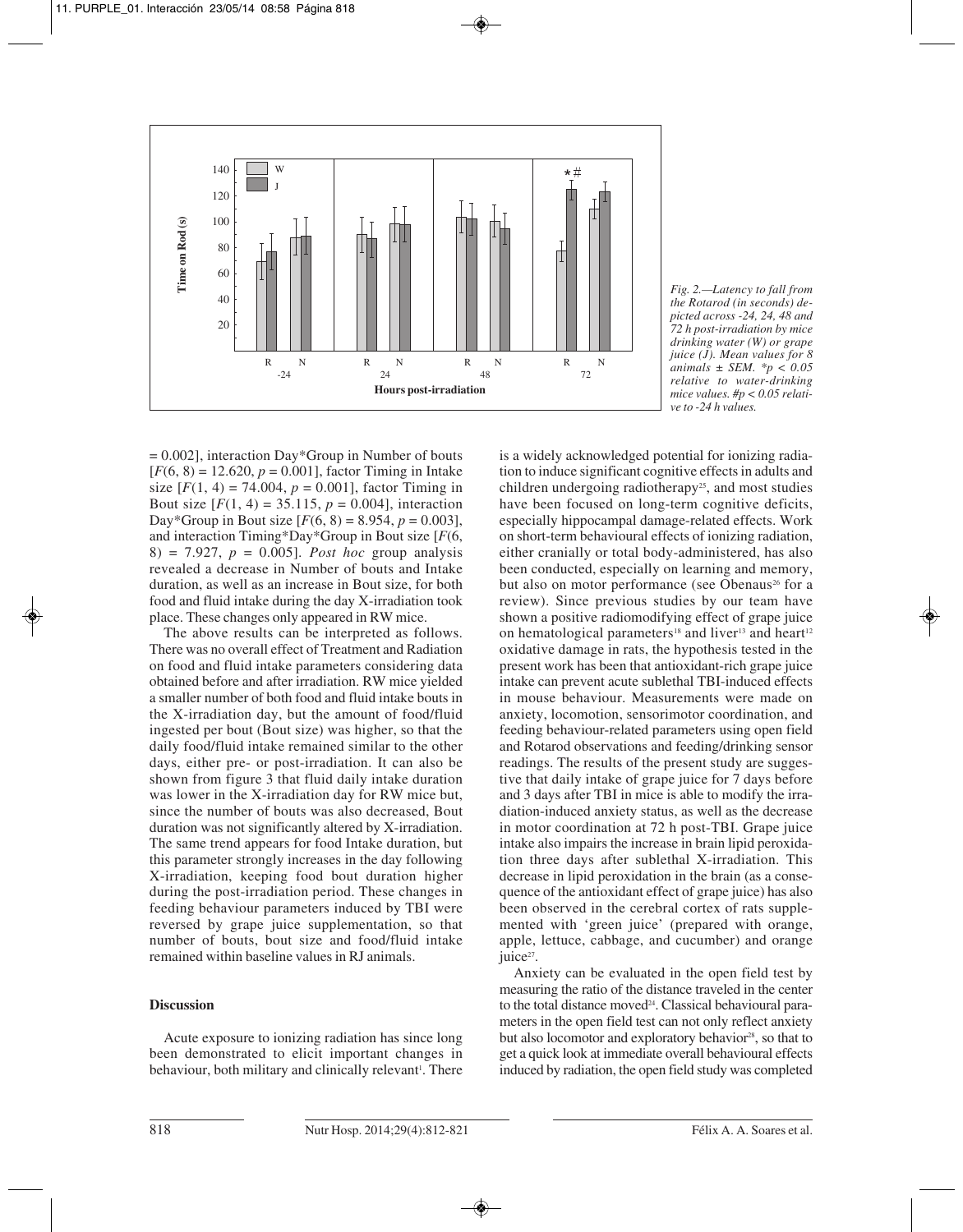

*Fig. 3.—Changes in feeding behaviour parameters Number of bouts, Intake size, and Intake duration for food (right) and fluid intake along six consecutive days in non-irradiated (N) and radiated animals (R) drinking water (W) or grape juice (J). The actual irradiation day was day 0. Mean values for 8 animals ±SEM. In each group, means with different letters are significantly different (Newman-Keuls, p < 0.005).*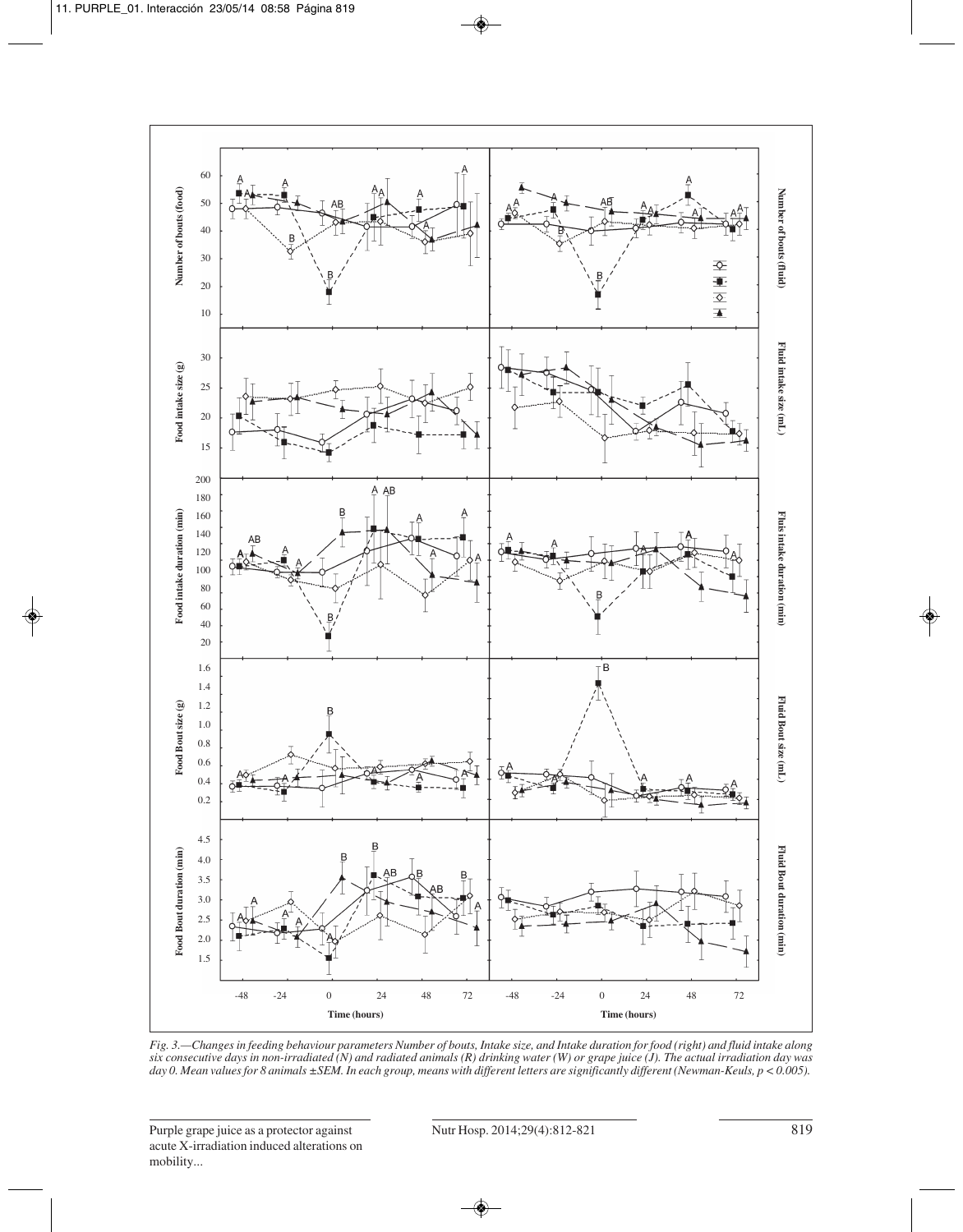with the Rotarod test. RW mice showed decreased motor performance relative to RJ, but this motor deficiency showed up at 72 h, while open field behavioral changes were more explicit at 24h post-irradiation.

Compared to non-irradiated animals, 24 h after TBI the frequency of access to the center, corners, and walls on the open field was decreased by X-irradiation in RW mice (fig. 1A). Frequency of access, total duration, and distance travelled in center and walls were increased at 24 h as a result of grape juice treatment in RJ animals relative to RW animals, returning to values similar to non-irradiated mice (figs. 1A, 1B, 1D). Similarly, the total duration of the stay in the corners (fig. 1B) increased at 24 h in RW animals with respect to NW mice, to be decreased in RJ mice.

Open field behaviour is subjected to habituation<sup>29</sup>. It is worth to mention that RJ mice showed a progressive decrease in frequency of access and movement duration at the walls, while RW animals maintained frequency values similar to those of the first open-field exposure day (24 hours before TBI). This is in agreement with the known fact that habituation to the open field does not develop in animals with prefrontal or hippocampal lesions<sup>30</sup>.

There was a clear decrease in locomotor activity in the walls of the open field in RW animals at 24 h postirradiation, which was reverted in RJ animals (fig. 1D). Similar decreases in 24 h spontaneous motor activity have been previously reported $31$  to be related to increased cerebellar oxidative stress. Considerable evidence has been reported of the deleterious effect of sublethal total body irradiation on the cerebellum, involving oxidative stress, inflammation and calcium neurotoxicity mechanisms<sup>31,32</sup>. Moreover, increased cerebellar lipid peroxidation in mice genetically impaired to synthesizing ascorbic acid lead to decreased sensorimotor function as tested by the Rotarod apparatus and other tests<sup>33</sup>. In relation to this we found a significant increase in oxidative stress in RW mice brain, which was decreased in grape juice-drinking animals with a parallel improvement in motor coordination at 72 h post-TBI (fig. 2).

Many literature references report a decrease in total food and water intake after ionizing radiation in mice. Most of these studies only cite these changes, without quantification<sup>16,34,35</sup>. A recent study on the As for meal patterning, there are few studies addressing spontaneous feeding behaviour of mice<sup>36</sup>. After considering reported alterations in the behaviour of individualhoused mice<sup>37</sup> and the effects of strong magnetic fields on feeding and drinking of mice kept in group cages<sup>38</sup>, in this work we decided to study feeding behaviour on groups of four animals, that is, using the whole cage as single measuring subject. To overcome the strong decrease in pure grape juice voluntary intake, mice were forced to drink diluted grape juice solution as sole source of water for seven days prior TBI, after the initial one-week acclimation upon its arrival to the animal house. The alternative use of oral gavage pure

grape juice administration was discarded because of the animal handling involved. No open-field or rotarod-tested behavioural effects were found on the day immediately before X-irradiation, but an unexplained decrease in number of bouts was found for NJ mice on the second day after TBI, with no effect on total food/fluid intake (fig. 3). However, the immediate outcome of X-irradiation on food/fluid intake parameters was a decrease in the number of bouts and the duration of food/water intake in RW mice. These effects, together with the increase in bout size in the TBI day and the lack of alterations in overall food/fluid intake size, could be attributed to motor changes rather than gastrointestinal alterations in the immediate days following X-irradiation. This is in agreement with previous work reporting no alteration in intestinal morphology at 3 days post-irradiation (10 Gy) in mice39. Data in table I indicate that irradiated mice decrease the duration of the stay in the open-field wall zones and the distance walked along the walls, while they increase the time spent at the corners. This is suggestive of a reduced mobility 24 h after TBI, which could help explain the changes in bout size and bout duration on the basis of an overall depression of motile activities. Because of the gnawing activity to feed from food pellets in a feeder arrangement hanging from the top of the lid, albeit at the same distance from the floor than the tip of the fluid container, food intake should conceivably be harder than fluid intake for an animal less prone to moving after being irradiated, and food bout duration (fig. 3) is consistent with this idea.

We can conclude that voluntary intake of purple grape juice along several days before TBI is able to overcome several aspects of radiation-induced changes in feeding behaviour, also improving anxiety and locomotion within 24 to 72 hours after sub-lethal X-irradiation. To our knowledge, this is the first time radiationinduced behavioural changes are found to be modified by antioxidant-rich grape juice intake in mice immediately after total body irradiation. The present findings could be relevant in designing preventive interventions aimed to enhance body defense mechanisms against short-term irradiation damage.

## **Acknowledgments**

The authors wish to express their gratitude to Econatura Produtos Ecológicos e Naturais LTDA (Garibaldi, Rio Grande do Sul, Brazil) for kindly supplying bottles of organic grape juice.

# **Declaration of interests**

The authors hereby declare not to be in situation of known real, potential or apparent conflict of interest that could affect their objectivity and independence in this work.